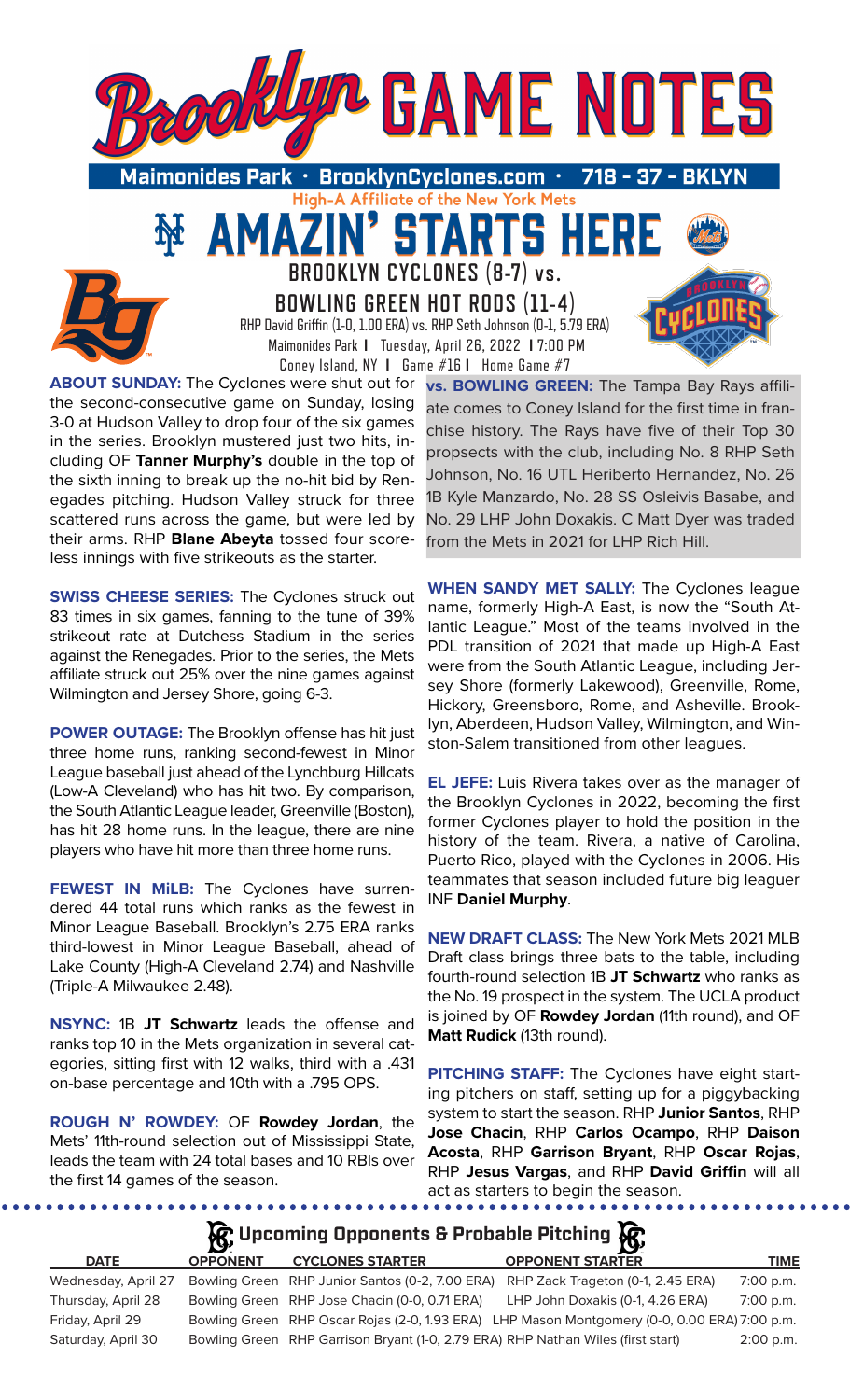| <b>APRIL 26 VS BOWLING GREEN</b> | <b>STARTING PITCHER</b>                                                                                         |                                          | <b>PAGE 2</b> |
|----------------------------------|-----------------------------------------------------------------------------------------------------------------|------------------------------------------|---------------|
|                                  | <b>DAVID GRIFFIN</b><br># 48                                                                                    |                                          | <b>RHP</b>    |
|                                  | Height: 6-0<br><b>Bats: Right</b>                                                                               | Weight: 205<br><b>Throws: Right</b>      |               |
|                                  | Date of Birth: July 16, 1996<br>Hometown: Hanover, MA                                                           | Age: 25<br><b>College: Curry College</b> |               |
|                                  | How Obtained: Signed as minor league free agent June 18, 2021<br>Repertoire: 4-seam fastball, slider, change-up |                                          |               |
|                                  |                                                                                                                 | 2022 CAME-RV-GAME                        |               |

**NICE TO HEAR FROM YOU AGAIN:** Griffin makes his first home start and fourth appearance of 2022. The right-hander yielded one run over four at Hudson Valley on Wednesday in Brooklyn's 4-3 win.

|             |              |            |     |   |   | 2022 GAME-BY-GAME        |    |   |    |            |
|-------------|--------------|------------|-----|---|---|--------------------------|----|---|----|------------|
|             |              |            |     |   |   | High-A Brooklyn Cyclones |    |   |    |            |
| <b>DATE</b> | OPP          | <b>DEC</b> | ΙP  | н | R | ER                       | BB | к | HR | <b>AVG</b> |
| 4/9         | @ WIL (G2) W |            | 1.0 |   | O |                          |    |   |    | .000       |
| 4/13        | JS.          |            | 4.0 | Ω | O |                          |    |   |    | .000       |
| 4/20        | @HV          |            | 4.0 | 3 |   |                          |    |   |    | .100       |

**METS 2021:** Pitched seven times with Brooklyn in 2021 and seven times with Low-A St. Lucie, combining to strike out 36 over 37.1 innings with a 3.33 ERA.

**INDY 2021:** Made six start last year for the Gary South Shore Rail Cats, posting a 4.31 ERA in 31.1 IP. He struck out 36 and walked 10, allowing 29 hits, 11 earned runs, and two home runs.

**REAL LIFE CAN WAIT:** Griffin worked as an outside sales representative for UniFirst Corporation in the fall after graduating from Curry. UniFirst Corporation is a uniform rental company based in Wilmington, Massachusetts, that manufactures, sells, and rents uniforms and protective clothing.

**2020:** Pitched for the Rockland Boulders and then was transferred to the Road Warrior Black Sox of the Yinzer Baseball Confederacy.

**2019:** Spent his first pro season with Gary, making 12 appearances with two starts.

**COLLEGE :** Pitched for four collegiate years at Curry College, collecting four-consecutive All-Conference selection. After being All-Conference third team as a freshman, was a three-time first team all-conference pitcher.

| K%                                                  | BB%                                      | <b>HR/9</b>                  |
|-----------------------------------------------------|------------------------------------------|------------------------------|
| 34.3%                                               | 6.3%                                     | 0.00                         |
| <b>BABIP</b>                                        | GB%                                      | <b>FIP</b>                   |
| .158                                                | 52.6%                                    | 2.05                         |
|                                                     | <b>GRIFFIN'S SEASON AND CAREER HIGHS</b> |                              |
| 2022 Season                                         |                                          | Career                       |
| 5 (2x, 4/20 at Hudson Valley)                       | <b>Strikeouts</b>                        | 8 (4x, 9/18/21 vs. JS)       |
| None                                                | <b>Double Digit K Games</b>              | None                         |
| 3 (4/20 at Hudson Valley)                           | <b>High Hits, Game</b>                   | 9 (6/19/21 at Wilmington)    |
| None                                                | High HR, Game                            | 3 (9/12/21 at Hudson Valley) |
| 1 (4/20 at Hudson Valley)                           | High Runs, Game                          | 7 (2x, 9/12/21 at H. Valley) |
| 1 (2x, 4/20 at Hudson Valley)                       | <b>High Walks, Game</b>                  | 5 (7/24/21 vs. Bradenton)    |
| 4 (2x, 4/20 at Hudson Valley) Innings Pitched, Game |                                          | 7 (8/31/21 vs. Wilmington)   |
|                                                     |                                          |                              |
| None                                                | <b>Complete Games</b>                    | None                         |

|                |   |   | CYCLONES STARTING PITCHER BREAKDOWN |     |                                                       |
|----------------|---|---|-------------------------------------|-----|-------------------------------------------------------|
| <b>STARTER</b> |   |   |                                     |     | <b>GS Quality StartsRun SupportRS/Start BC Record</b> |
| Bryant         |   |   | 5                                   | 20  | $1 - 0$                                               |
| Acosta         | З |   | 6                                   | 2.0 | $0 - 3$                                               |
| Bryant         |   |   | 5                                   | 2.0 | $1 - 0$                                               |
| Chacin         | 3 | ∩ | 12                                  | 4.0 | $3 - 0$                                               |
| Griffin        |   | ∩ |                                     | 4.0 | $1 - 0$                                               |
| Ocampo         | З |   | 9                                   | 3.0 | $1-2$                                                 |
| Rojas          |   |   | 6                                   | 6.0 | $1 - 0$                                               |
| Santos         | 3 |   | 6                                   | 20  | $1 - 2$                                               |

| <b>CATCHER ERA</b> |    |    |     |            |  |  |
|--------------------|----|----|-----|------------|--|--|
| <b>NAME</b>        | G  | ER | INN | <b>ERA</b> |  |  |
| Gaddis             | h. | 11 | 40  | 2.48       |  |  |
| Mena               | 5  | 11 | 42  | 2.36       |  |  |
| O'Neill            |    | 15 | 30  | . 50       |  |  |

|                  | BROOKLYN CYCLONES PITCHING BREAKDOWN. |            |          |    |    |    |      |     |           |            |             |       |      |          |    |    |    |     |     |           |            |
|------------------|---------------------------------------|------------|----------|----|----|----|------|-----|-----------|------------|-------------|-------|------|----------|----|----|----|-----|-----|-----------|------------|
|                  | W-L                                   | <b>ERA</b> | ΙP       | н  | R  | ER | BB   | K   | <b>HR</b> | <b>AVG</b> |             | W-L   | ERA  | -IP      | н  | R. | ER | BB. | K   | <b>HR</b> | <b>AVG</b> |
| <b>STARTERS</b>  | $1 - 6$                               | 4.37       | 471      | 44 | 29 | 23 | - 26 | -54 |           |            | .243 HOME   | $5-1$ | 1.98 | 50.0 31  |    |    |    | 21  | 56  |           | 174        |
| <b>RELIEVERS</b> |                                       | .71        | 73.2     | 50 | 15 | 14 | 31   | 90  |           |            | $.189$ ROAD | $3-6$ | 3.30 | 71.0     | 63 | 32 | 26 | 36  | 88  |           | 236        |
| <b>TOTAL</b>     | $8-7$                                 | 2.75       | 121.0 94 |    | 44 | 37 | 57   | 144 |           |            | .211 TOTAL  | 8-7   | 2.75 | 121.0 94 |    | 44 | 37 | 57  | 144 | 3         | .211       |
|                  |                                       |            |          |    |    |    |      |     |           |            |             |       |      |          |    |    |    |     |     |           |            |

**BULLPEN NOTES**

-Brooklyn's bullpen has struck out 90 over 73.2 innings to start the season, allowing just 14 earned runs (1.71 ERA) with a 30.0% strikeout rate and 10% walk rate.

- Relievers RHP Josh Hejka, RHP Colby Morris, RHP Hunter Parsons, RHP Evy Ruibal, and RHP Reyson Santos are all returners to the Cyclones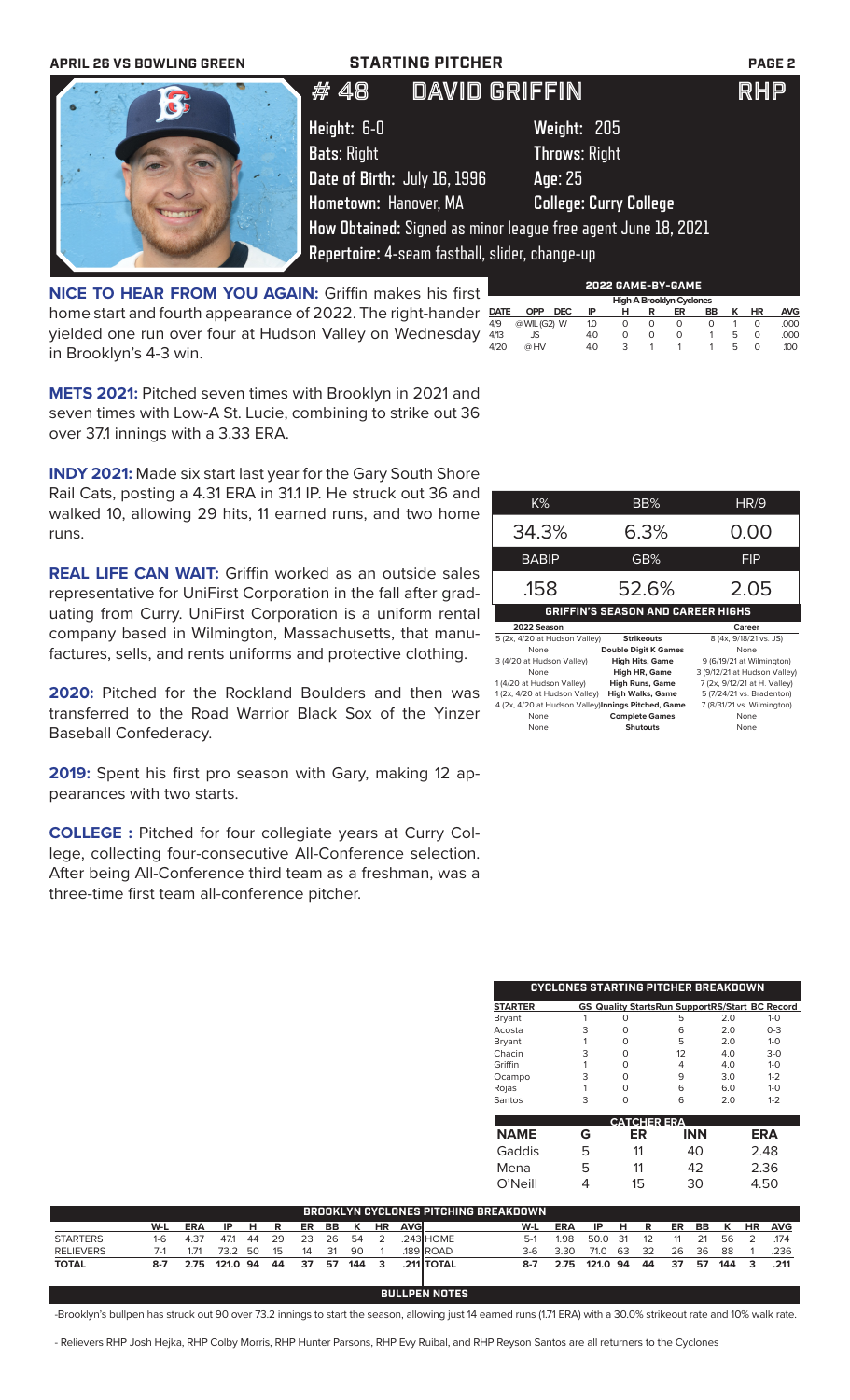### **APRIL 26 VS BOWLING GREEN BATTING PAGES PAGE 3 # 7 JOSE MENA - C .278, 0 HR, 2 RBI, .261 wOBA, wRC+ 51 Last Game:** 0-4 **Home:** 3-8 **Last HR: Season High, Hits:** 2 (4/17 vs. JS) **Road:** 2-10<br> **Read:** 2-10 **Multi-Hit Games:** 1 (4/17 vs. Jersey Shore) **Season High, Runs:** 1 (4/15 vs. JS) **RISP:**  $2-6$  **Road:**  $2-10$  **Multi-Hit Games:** 1 (4/17 vs. Jersey Shore) **Streak: Streak: Streak: Multi-RBI Games:** 1 **Season High, Runs: 2 (4/17 vs. 33)**<br>**Season High, Runs: 1 (4/15 vs. 35)**<br>**Season High, RBI:** 1 (2x, 4/21 at HV) **Season High, SB:**  • Enters his seventh season with the Mets organization… Played in 31 games across High-A Brooklyn and AA Binghamton in 2021 • Won the NYPL Title with Brooklyn in 2019 • Born in Cotui, Dominican Republic…One of the oldest cities in Americas, founded in 1505…Average temperature in 90 degrees. • Signed as an International free agent on June 22, 2016… **Last Game:** 1-2, 2B, BB **Home:** 2-9 **Last HR: Season High, Hits:** 1 (3x, 4/24 at HV) **RISP:** 0-4 **Road:** 1-2 **Multi-Hit Games: Season High, Runs: Season High, RBI:** 1 (4/17 vs. JS) **Season High, SB:**  • Enters his fourth year with the Mets organization in 2022… Split the 2021 season between Low-A St. Lucie and High-A Brooklyn…drove in 19 runs in 44 games between the two levels • Selected by the Mets in the 18th round in the 2019 MLB Draft…Played 40 games with ROA Kingsport in 2019 • Starred at North Florida…2019 ASUN Baseball Scholar Athlete of the Year…Set the UNF career stolen base record…11th outfielder drafted in school history. **# 20 TANNER MURPHY - OF .273, 0 HR, 1 RBI, .357 wOBA, wRC+ 111 # 1 NIC GADDIS - C/3B .152, 0 HR, 3 RBI, .261 wOBA, wRC+ 51 Last Game:** 1-3, BB **Home:** 4-13 **Last HR: Season High, Hits:** 2 (4/16 vs. JS G2) **Season High, Hits:** 2 (4/16 vs. JS G2) **Season High, Hits:** 2 (4/16 vs. JS G2) **RISP:** 1-10 **Road:** 1-20 **Multi-Hit Games:** 1 (4/16 vs. JS G2) **Season High, Runs:** 2 (4/16 at JS G2) **On-Base Streak:** 1 G (4/24-pres.) **Multi-RBI Games:** 1 (4/15 vs. Jersey Shore) **Season High, SB:**  • Enters his fourth year in the Mets organization...Made stops in Low-A St. Lucie, High-A Brooklyn, and Double-A Binghamton in 2021…totaled 48 games. • Returns to Coney Island where he was a member of the 2019 Cyclones for 15 games before being transferred to the GCL Mets. • Hit a combined .192 across 40 games in 2019 with Brooklyn and the GCL Mets • Drafted by the Mets in the 16th round of the 2019 MLB Draft out of Jacksonville State...Hails from Trenton, GA. Last Game: DNP **Home:** 6-24 **Last HR: Last HR: Cames: 2** (4/22 at Hudson Valley) **Season High, Hits: 4** (4/22 at HV)<br>**RISP:** 7-15 (.467) **Richolar Bannes: 2 (4/22 at Hudson Valley) Season High, Runs: 2 (4/22 at HV)<br><b>Streak RISP:** 7-15 (.467) **Road:** 9-26 **Multi-Hit Games:** 2 (4/22 at Hudson Valley) **Season High, Runs:** 2 (4/22 at HV) **Streak:** 2 G (5-8) **On-Base Streak:** 8 (4/16 G1-pres.) **Multi-RBI Games:** 3 (4/22 at Hudson Valley) **Season High, RBI:** 3 (2x, 4/22 at HV) **Season High, SB:** 2 (4/20 at HV) • Enters second year with the Mets organization…Selected in the 11th Round in the 2021 MLB Draft out of Mississippi State • Appeared in 30 games with Low-A St. Lucie in 2021…Drove in 13 runs with five extra-base hits… • Won the 2021 College World Series with Mississippi State….Named to the College World Series All-Tournament Team…Second-Team All-SEC selection…One of five Bulldogs selected in the 2021 MLB Draft…Born William Kevin Jordan. **# 26 ROWDEY JORDAN - OF .300, 0 HR, 10 RBI, .402 wOBA, wRC+ 139 Last Game:** DNP **Home:** 5-12 **Last HR:** 4/17 vs. Jersey Shore **Season High, Hits:** 2 (2x, 4/15 vs. JS) **RISP:** 4-13 **Road:** 2-20 **Multi-Hit Games:** 2 (4/15 vs. Jersey Shore) **Season High, Runs:** 1 (4/17 vs. JS) Alternative Collection of the Multi-RBI Games: **Capital Streak:** Season High, RBI: 1 (3x, 4/19 at HV)<br>On-Base Streak: **Multi-RBI** Games: Season High, SB: 1 (3x, 4/19 at HV)<br>Season High, SB: 1 (3x, 4/19 at HV) **Season High, SB:** 1 (3x, 4/19 at HV) • Enters his second season as a member of the Mets organization… Played 2021 season with Low-A St. Lucie…batted .250 with seven home runs in 74 games • Played collegiately at California…dual sport athlete competing in football and baseball…Played in 10 games with two starts at QB for Cal in 2018…threw for two touchdowns, while running for four more Signed as a non-drafted free agent on June 18, 2020 with the New York Mets • Drafted by the Miami Marlins in the 26th round (771st overall) in the 2019 MLB Draft but did not sign **# 12 BRANDON McILWAIN - OF**<br> **1219, 1 HR, 3 RBI, .319 wOBA, wRC+ 87**<br> **1219, 1 HR, 3 RBI, .319 wOBA, wRC+ 87**<br> **1219, 1 HR, 3 RBI, .319 wOBA, wRC+ 87**<br> **1219, 1 HR, 3 RBI, .319 wOBA, wRC+ 87**<br> **1219, 1 HR, 3 RBI, .319 wOB Last Game:** DNP **Home:** 0-5 **Last HR: Season High, Hits:** 2 (4/19 at HV) **RISP:** 0-3 **Road:** 3-9 **Multi-Hit Games: Season High, Runs:** 3 (4/22 at HV) **Streak:** 1 G (1-1) **On-base streak:** 1 (4/22-pres.) **Multi-RBI Games: Season High, RBI: Season High, SB:**  • Enters his fourth year in the Mets organization...Enters his first year in High-A after spending 2021 with the Low-A St. Lucie Mets • Hit .187 with Low-A St. Lucie in 52 games with a .401 on-base percentage...has had a .405 career on-base percentage in 85 professional games • Drafted by the Mets in the 20th round of the MLB Draft out of the University of Pennsylvania. • Named Unanimous First-Team All-Ivy in 2019 **# 15 MATT O'NEILL - C .214, 0 HR, 0 RBI, .403 wOBA, wRC+ 139 # 9 JAYLEN PALMER - INF/OF .161, 0 HR, 1 RBI, .270 wOBA, wRC+ 57 Last Game: 0-2 Home: 3-5 Last HR: <b>Last HR: Season High, Hits:** 2 (4/13 vs. JS)<br> **RISP:** 0-5 **Season High, Runs: 1 (4/20 at HV**) **Road: 2-26 Multi-Hit Games: 1 (4/13 vs. Jersey Shore) Season High, Runs: 1 (4/20 Road:** 2-26 **Multi-Hit Games:** 1 (4/13 vs. Jersey Shore) **Shore: Shore: 2-26 Multi-RBI Games:** 1 **Season High, Runs: 1 (4/20 at HV)**<br>**Season High, Runs: 1 (4/20 at HV)**<br>**Season High, RBI: 1 (4/10 at WIL) Season High, SB:** 1 (2x, 4/20 at HV) • Enters his fifth year in the Mets organization...No. 14 prospect in the Mets system, according to *MLB Pipeline*...Experienced first full season in 2021, playing 66 games with Low-A St. Lucie before an August promotion to High-A to play 39 games with Brooklyn • Spent 2018 and 2019 with short season teams in the GCL and Kingsport • Drafted in the 22nd round of the 2018 MLB Draft out of Holy Cross (NY) High School in Flushing as one of four ever in school history to be drafted directly from high school...\$200K signing bonus **# 4 JOSE PEROZA - INF .130, 0 HR, 3 RBI, .133 wOBA, wRC+ -29 Last Game:** DNP **Home:** 3-16 **Last HR: Season High, Hits:** 2 (4/17 vs. JS) **RISP:** 2-12 **Road:** 3-30 **Multi-Hit Games:** 1 (4/17 vs. Jersey Shore) **Season High, Runs:** 2 (4/17 vs. JS) **Streak:** On-base streak: Multi-RBI Games: Season High, RBI: 1 (3x, 4/17 vs. JS)<br> **Streak: Season High, RBI:** 1 (3x, 4/17 vs. JS) **Season High, SB:**  • Enters his seventh year in the Mets organization...Advanced to Low-A St. Lucie in 2021 slashing .274/.404/.442…Spent the final 38 games of the season with the Cyclones, where he hit five home runs • Ranked as the No. 19 prospect in the Mets farm system, according to *Baseball America* and the No. 29 prospect according to *MLB Pipeline* Part of Brooklyn's 2019 New York-Penn League Championship Team. • Signed as non-drafted international free agent signing on July 2, 2016 from Venezuela. **# 2 WILMER REYES - UTL .176, 0 HR, 1 RBI, .209 wOBA, wRC+ 18 Last Game:** 0-3 **Home:** 4-22 **Last HR: Season High, Hits:** 2 (4/12 vs. JS)<br>**RISP:** 2-15 **Righter and Band:** 5-29 **Multi-Hit Games:** 1 (4/12 vs. Jersey Shore) **Season High, Runs:** 1 (5x, 4/20 at HV) **RISP:** 2-15 **Road:** 5-29 **Road: 5-29 <b>Multi-Hit Games:** 1 (4/12 vs. Jersey Shore) **Road:** 5-29 **Multi-RBI Games:** 1 (4/12 vs. Jersey Shore) **Season High, RBI:** 1 (4/19 at HV) **Season High, SB:** 1 (4/9 at WIL G1) • Enters his seventh year in the Mets organization...Won a New York-Penn League title with Brooklyn in 2019 • Reinstated to Brooklyn from rehab assignment with FCL Mets late in 2021 when SS Ronny Mauricio and OF Antoine Duplantis were promoted to Double-A Binghamton. • Hit .323 with a .350 on-base percentage in 2019 as the top hitter on the 2019 NYPL Champion Brooklyn Cyclones

23 year old hails from Mao, Dominican Republic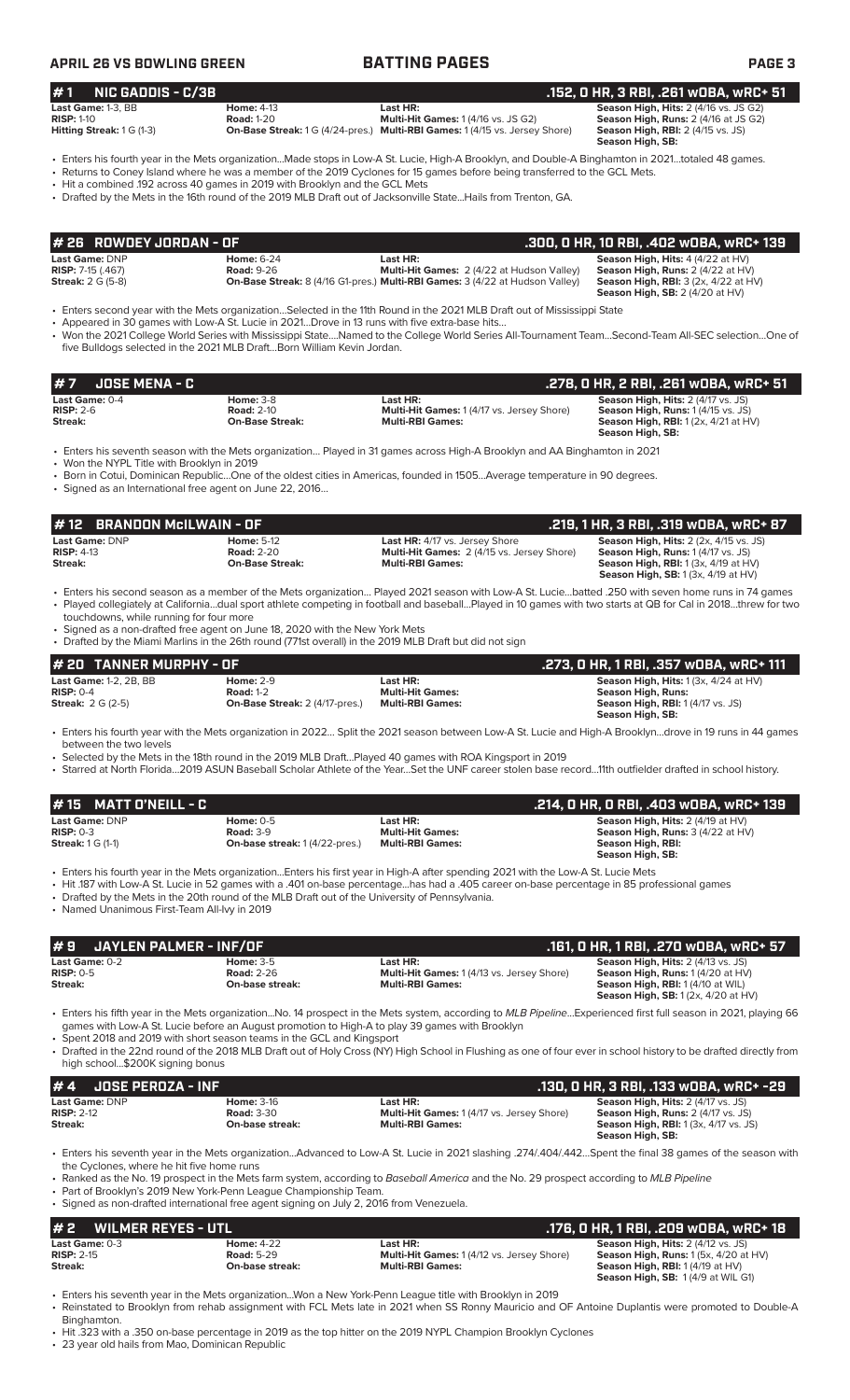# **APRIL 26 AT HUDSON VALLEY BATTING PAGES PAGE 4**

### **Last Game:** 0-4 **Home:** 2-9 **Last HR: Season High, Hits:** 1 (3x, 4/22 at HV) **RISP:** 0-8 **Road:** 1-20 **Multi-Hit Games: Season High, Runs:** 2 (2x, 4/16 vs. JS G2) **Streak: On-base streak: Multi-RBI Games: Season High, RBI: Season High, SB:** 2 (4/20 at HV) • Enters his second year with the Mets organization…played 21 games with the FCL Mets, hitting. 303 (23-76) with a .404 OBP. • Drafted in the 13th Round in the 2021 MLB Draft…Starred collegiately at San Diego State • Named First-Team All-Mountain West selection in 2021… Hit .410 as a Redshirt-Junior • Member of the 15u USA Baseball national team • Scripps Rach alumni include SNL cast member Kyle Mooney and PGA golfer Xander Schauffele. **# 23 MATT RUDICK - OF .103, 0 HR, 0 RBI, .271 wOBA, wRC+ 51** Last Game: 0-3 **Home: 3-12 Last HR: Last HR: Season High, Hits:** 2 (4/17 vs. JS)<br> **RISP:** 1-7 **Risp:** 12x, 4/16 vs. JS G2) **RISP:** 1-7 **Road: 0-11 Road: 0-11 Multi-Hit Games:** 1 (4/17 vs. Jersey Shore) **Streak: Streak: COLL COLL COLL COLL COLL COLL COLL COLL COLL COLL COLL COLL COLL COLL COLL COLL COLL Streak: On-base streak: Multi-RBI Games: Season High, RBI:** 1 (4/17 vs. JS) **Season High, SB:**  • Enters his fifth year in the Mets organization and third season…Played his first full season in 2021 with the Low-A St. Lucie Mets and led the team in hits (84) and ranked second in total bases (105) behind Top-10 Mets prospect Alex Ramirez…plays outfield and all four infield positions • Signed as an international free agent in 2018 out of Grand Bahama, Bahamas • Recent players from the Bahamas include Miami's Jazz Chisholm and Antoan Richardson, famous for scoring from second base on Derek Jeter's walk-off single in his final game at Yankee Stadium. **# 10 WARREN SAUNDERS - INF .115, 0 HR, 1 RBI, .169 wOBA, wRC+ -7**

| I#3<br>JT SCHWARTZ - INF                                           |                                                           |                                                                                                                                          | .250, 1 HR, 4 RBI, .385 wOBA, wRC+ 128                                                                                                                               |  |  |  |  |
|--------------------------------------------------------------------|-----------------------------------------------------------|------------------------------------------------------------------------------------------------------------------------------------------|----------------------------------------------------------------------------------------------------------------------------------------------------------------------|--|--|--|--|
| <b>Last Game: 0-4</b><br><b>RISP: <math>5-13</math></b><br>Streak: | <b>Home: 6-16</b><br><b>Road: 5-28</b><br>On-base streak: | <b>Last HR:</b> 4/12 vs. Jersey Shore<br>Multi-Hit Games: 4 (4/22 at Hudson Valley)<br><b>Multi-RBI Games: 2 (4/20 at Hudson Valley)</b> | <b>Season High, Hits: 3 (4/12 vs. JS)</b><br><b>Season High, Runs: 2 (4/12 vs. JS)</b><br><b>Season High, RBI:</b> $2$ ( $2x$ , $4/20$ at $HV$ )<br>Season High, SB: |  |  |  |  |

• Enters his second year in the Mets organization…Saw first professional action in 2021 with Low-A St. Lucie…Appeared in 25 games with an OBP of .320 and two steals...*MLB Pipeline* ranks Schwartz as the number 19 overall prospect in the Mets organization.

• Drafted in the fourth round by the Mets in 2021 out UCLA…was named an All-American and won the Pac-12 batting title as a sophomore…His .396 average was the seventh highest in single-season UCLA history

• His UCLA teammate Kevin Kendall was also drafted by the Mets in 2021

| $#$ 48 JDE SU0ZZI - OF |                   |                                            | .120, 1 HR, 7 RBI, .278 wOBA, wRC+ 61            |
|------------------------|-------------------|--------------------------------------------|--------------------------------------------------|
| <b>Last Game: 0-4</b>  | <b>Home: 1-10</b> | Last HR:                                   | <b>Season High, Hits:</b> $1(3x, 4/20$ at $HV$ ) |
| $RISP: 2-5$            | <b>Road: 2-15</b> | <b>Multi-Hit Games:</b>                    | <b>Season High, Runs:</b> $1(3x, 4/19$ at $HV$ ) |
| Streak:                | On-base streak:   | <b>Multi-RBI Games: 1 (4/16 vs. JS G2)</b> | <b>Season High, RBI:</b> 4 (4/16 vs. JS G2)      |
|                        |                   |                                            | <b>Season High, SB: 1(4/20 at HV)</b>            |

• Enters his second year in the Mets organization...Drove in 23 runs with 14 stolen bases in 53 games across Low-A St. Lucie and High-A Brooklyn last year

• Signed by the Mets on June 15, 2020 out of Boston College • Attended Chaminade High School in Mineola, NY...won the 2013 CHSAA Title

• His father, Tom Suozzi, is the former Nassau County Executive and current U.S. House of Representatives member of NY's 3rd district (Nassau, Suffolk, Queens) running for New York State Governor.

# **Recent Home Run Chart**

|  | 14/12 JT Schwartz vs. Jersey Shore 103 mph 23 365 ft.<br>4/16 G2 Joe Suozzi vs. Jersey Shore 103 mph 23 365 ft.<br>4/17 Brandon McIlwain vs. Jersey Shore |  |  |
|--|-----------------------------------------------------------------------------------------------------------------------------------------------------------|--|--|
|  |                                                                                                                                                           |  |  |
|  |                                                                                                                                                           |  |  |
|  |                                                                                                                                                           |  |  |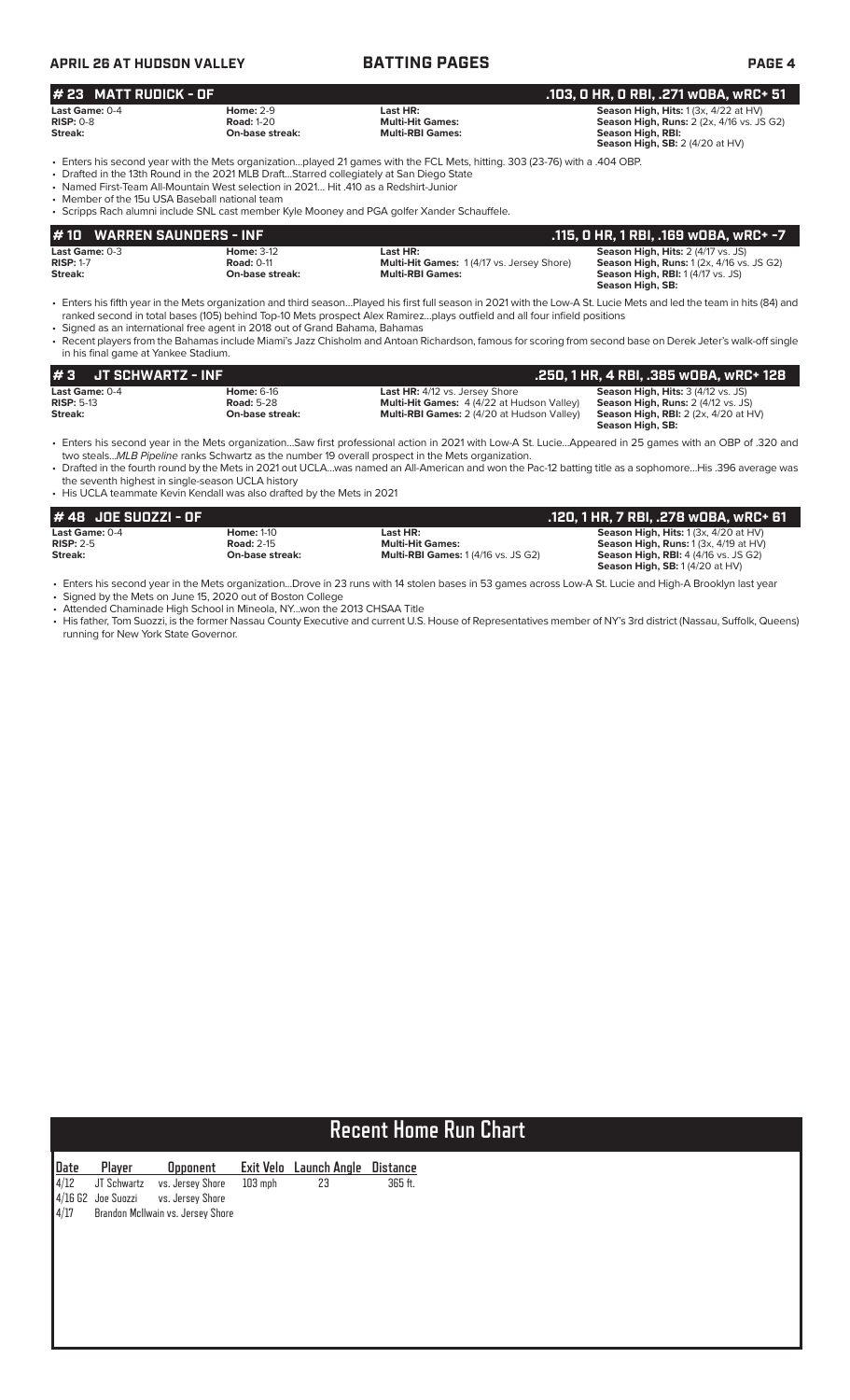# **APRIL 26 VS BOWLING GREEN BULLPEN PAGE PAGE 5**

| l #18                              | NOLAN CLENNEY - RHP            |               | 17.2 K%, 6.9 BB%, 5.40 ERA, 4 G |
|------------------------------------|--------------------------------|---------------|---------------------------------|
| <b>Last App:</b> $4/24 \otimes HV$ | <b>Last Loss:</b> $4/19$ at HV | SV/OP (Last): | Holds:                          |
| Leadoff: 1-7                       |                                |               |                                 |

- Enters his second year in the Mets organization...Received from Low-A St. Lucie on September 7
- Signed to a minor league deal on June 28, 2021....Made 13 relief apps for Low-A St. Lucie
- Pitched with Gary in 2021 and with Utica in 2019 and 2020 in independent baseball • 25 year old hails from Northville, Michigan...Attended NC State

|                                    |            | 33.3 K%, 13.3 BB%, 2.70 ERA, 4 G    |        |
|------------------------------------|------------|-------------------------------------|--------|
| <b>Last App:</b> $4/24 \oslash HV$ | Last Loss: | <b>SV/OP (Last):</b> 2/2 4/15 vs JS | Holds: |

**Leadoff:** 1-7

• Enters first season with the Mets organization…Signed on September 10, 2021

• Began career with the Angels organization…Pitched 43.0 IP across Rokand Low-A Inland Empire 66ers in 2021

• Played collegiately at Maine…Named Louisville Slugger Freshman All-American

|                              |            | 40.0 K%. 10.0 BB%. 0.00 ERA. 4 G |        |
|------------------------------|------------|----------------------------------|--------|
| <b>Last App:</b> $4/20 @ HV$ | Last Loss: | SV/OP (Last):                    | Holds: |
| <b>Leadoff:</b> 0-3          |            |                                  |        |

• Enters his fourth year in the Mets organization…

• Pitched with High-A Brooklyn, Double-A Binghamton, and Triple-A Syracuse in 2021

• Played collegiately at Division III Johns Hopkins…Holds the Blue Jay record for career saves and single-season appearances…Member of the 2019 College World Series All-Tournament Team.

|                     |                                 |            | 30.8 K%, 15.4 BB%, 1.35 ERA, 4 G |        |
|---------------------|---------------------------------|------------|----------------------------------|--------|
|                     | <b>Last App:</b> $4/23$ at $HV$ | Last Loss: | SV/OP (Last):                    | Holds: |
| <b>Leadoff: 0-4</b> |                                 |            |                                  |        |

• Enters his second season with the Mets organization…Signed by the club on March 19, 2021… •Pitched in 31 G across Low-A St. Lucie & High-A Brooklyn in 2021…struck out 65 batters in 55.1 IP • Played collegiately at Division III Middlebury College…Played two seasons of Independent baseball with the Gary SouthShore Railcats, Milwaukee Milkmen, and Chicago Deep Dish

| l #17               |                                 | <b>HUNTER PARSONS - RHP</b> |               |          |
|---------------------|---------------------------------|-----------------------------|---------------|----------|
|                     | <b>Last App:</b> $4/23$ at $HV$ | Last Loss:                  | SV/OP (Last): | Holds: 1 |
| <b>Leadoff:</b> 1-5 |                                 |                             |               |          |

• Enters his fourth year in the Mets org..Pitched with Low-A St. Lucie and High-A Brooklyn in 2021… Drafted in the 19th round by the Mets in 2019...Third-team All-Big Ten selection… Drafted out of Parkside High School by Cleveland (40th round) in 2015 but did not sign

| $# 50$ EVY RUIBAL - RHP .       |            |               | 35 K%, O BB%, 1.80 ERA, 5 G |
|---------------------------------|------------|---------------|-----------------------------|
| <b>Last App:</b> $4/23$ at $HV$ | Last Loss: | SV/OP (Last): | Holds:                      |

**Leadoff:** 1-4

• Signed to a minor league deal on June 27, 2021 from the Florence Y'alls (Frontier League)

• Pitched in the Dodgers system from 2015-2018, reaching High-A Rancho Cucamonga

• Drafted by the Dodgers in the 16th round of the 2017 MLB Draft from Notre Dame • From Milburn, New Jersey, attending Milburn High School

| #34 REYSON SANTOS - RHP                           |                   |                                                                                              | 23.1 K%, 19.2 BB%, 1.50 ERA, 4 G |
|---------------------------------------------------|-------------------|----------------------------------------------------------------------------------------------|----------------------------------|
| Last App: $4/20$ @ HV<br>Leadoff: 1-6             | <b>Last Loss:</b> | SV/OP (Last):                                                                                | Holds:                           |
| • Enters his fourth year in the Mets organization |                   | Began the 2021 season with Low-A St. Luciewhere he struck out 44 batters in 35.1 inningsPro- |                                  |

moted to High-A Brooklyn making three appearances in 2021

• His native Bani is home to several former MLB players, including Manny, Willy, and Erick Aybar.

|                             | #46 SAMMY TAVAREZ - RHP | 36.4 K%. 27.3 BB%. 0.00 ERA. 3 G                        |  |
|-----------------------------|-------------------------|---------------------------------------------------------|--|
| <b>Last App:</b> 4/22 at HV | Last Loss:              | <b>SV/OP (Last):</b> 2/2 (4/16 vs. JS G1) <b>Holds:</b> |  |
| <b>Leadoff:</b> 0-1. HBP    |                         |                                                         |  |

• Enters his second season with the Mets organization…Played 2021 season with Low-A St. Lucie…

striking out 52 batters in 31.0 innings

• Signed by the Yankees as a free agent on January 17, 2018

• Hails from Santo, Domingo, Dominican Republic.

|                      | LASI FIVE APPEARANGES          |                 |    |  |           |                |              |                         |    |  |  |
|----------------------|--------------------------------|-----------------|----|--|-----------|----------------|--------------|-------------------------|----|--|--|
| <b>NOLAN CLENNEY</b> |                                |                 |    |  |           |                |              |                         |    |  |  |
|                      | DATE OPP DEC IP H R ER BB K    |                 |    |  |           |                |              |                         | HR |  |  |
|                      | 4/12 JS H 1.0 1 0 0            |                 |    |  |           |                | $\circ$      |                         | O  |  |  |
|                      | 4/16 JS (G1) W, BS 1.0 2 2 2 1 |                 |    |  |           |                |              | O                       | O  |  |  |
| 4/19                 |                                | @HV L 3.0 1 1 1 |    |  |           |                | $\Omega$     | $\overline{\mathbf{3}}$ |    |  |  |
| 4/24                 | @HV                            |                 | 12 |  | $1 \quad$ | $\overline{1}$ | $\mathbf{1}$ |                         |    |  |  |

**LAST FIVE APPEARANCES**

|          |                         |           | <b>JUSTIN COURTNEY</b> |               |    |    |               |   |           |
|----------|-------------------------|-----------|------------------------|---------------|----|----|---------------|---|-----------|
| DATE OPP |                         | DEC.      | IP                     | H.            | R  | ER | <b>BB</b>     |   | <b>HR</b> |
|          | 4/9 (G2)@WIL SV 2.0 2 1 |           |                        |               |    | 1  | $\mathcal{P}$ | 3 | O         |
| 4/15     | JS.                     | <b>SV</b> | 2.0                    | O             | O  | Ω  | O             | 3 | Ω         |
| 4/20     | @HV                     | W         | 11                     | $\mathcal{P}$ | 1. |    | $\mathcal{P}$ |   | $\Omega$  |
| 4/24     | @HV                     |           | 11                     |               |    |    | O             |   |           |

| <b>JOSH HEJKA</b> |               |     |            |               |   |          |    |   |           |  |
|-------------------|---------------|-----|------------|---------------|---|----------|----|---|-----------|--|
| DATE OPP          |               | DEC | IP         | н             | R | ER       | BB |   | <b>HR</b> |  |
|                   | 4/9 (G1)@ WIL |     | 1.0        | $\mathcal{L}$ | O | 0        | O  |   |           |  |
| 4/12              | JS.           | н   | 1 $\Omega$ | 1             | O | 0        | O  |   |           |  |
| 4/17              | JS.           |     | 1 $\Omega$ |               | O | Ο        | O  | 2 | O         |  |
| 4/20              | @HV           | н   | 12         |               | O | $^{(1)}$ | 2  | 3 |           |  |

|          |      |      | <b>COLBY MORRIS</b> |               |          |    |               |   |           |
|----------|------|------|---------------------|---------------|----------|----|---------------|---|-----------|
| DATE OPP |      | DEC. | IP                  | н             | R        | ER | BB            | к | <b>HR</b> |
| 4/10     | @WIL |      | 12                  |               | O        | O  | $\Omega$      |   | O         |
| 4/13     | JS.  |      | 2 O                 |               | O        | O  | 2             | 3 | O         |
| 4/19     | @HV  |      | 2 O                 | $\mathcal{P}$ | 1        | 1  | $\mathcal{P}$ |   | O         |
| 4/23     | @ HV |      | 1 $\Omega$          |               | $^{(1)}$ | Ω  | O             |   | O         |

| <b>HUNTER PARSONS</b> |           |                  |             |                |        |          |              |    |    |  |
|-----------------------|-----------|------------------|-------------|----------------|--------|----------|--------------|----|----|--|
| DATE OPP              |           | DEC IP H R ER BB |             |                |        |          |              |    | HR |  |
| 4/12                  | <b>JS</b> | W.               | 2.1 1 0 0 1 |                |        |          |              | Б. | O  |  |
| 4/17                  | JS.       | H                | 20 2 0 0    |                |        |          | $\Omega$     | 3  | O  |  |
| 4/23                  | @ HV      |                  | 11          | $\overline{1}$ | $\cap$ | $\Omega$ | <sup>o</sup> |    |    |  |

| <b>EVY RUIBAL</b> |       |            |                      |                |          |          |                |                |           |
|-------------------|-------|------------|----------------------|----------------|----------|----------|----------------|----------------|-----------|
| DATE              | OPP   | <b>DEC</b> | IP                   | н              | R        | ER       | <b>BB</b>      | Κ              | HR        |
| 4/10              | @WIL  |            | 1.0                  | $\overline{2}$ | 1        | 1        | 0              | $\overline{2}$ | $\Omega$  |
| 4/15              | JS.   |            | 0.1                  | 1              | Ο        | Ο        | 0              | $\Omega$       | 0         |
| 4/17              | JS    |            | 1.0                  | Ο              | 0        | O        | 0              | 1              | 0         |
| 4/21              | @HV   |            | 0.2                  | O              | O        | 0        | O              | $\overline{2}$ | 0         |
| 4/23              | @ HV  |            | 2.0                  | 1              | Ο        | O        | 0              | $\overline{2}$ | $\Omega$  |
|                   |       |            | <b>REYSON SANTOS</b> |                |          |          |                |                |           |
| DATE              | OPP   | DEC        | IP                   | н              | R        | ER       | <b>BB</b>      | Κ              | <b>HR</b> |
| 4/10              | @WIL  |            | 1.0                  | $\Omega$       | O        | 0        | 1              | $\overline{2}$ | $\Omega$  |
| 4/13              | JS    |            | 1.0                  | 1              | $\Omega$ | $\Omega$ | 0              | $\Omega$       | O         |
| 4/16              | JS G2 |            | 2.0                  | $\overline{2}$ | O        | O        | 2              | $\overline{2}$ | $\Omega$  |
| 4/20              | @HV   | SV         | 2.0                  | ი              | 1        | 1        | $\overline{2}$ | $\overline{2}$ | O         |

|                           | <b>SAMMY TAVAREZ</b> |          |  |       |    |
|---------------------------|----------------------|----------|--|-------|----|
| DATE OPP DECIPH RERBBK HR |                      |          |  |       |    |
| 4/12 JS SV 1.0 0 0 0 0    |                      |          |  |       | O. |
| 4/16 JSG2 SV 1.0 0 0 0 2  |                      |          |  |       |    |
| 4/22 @ HV                 | 01                   | $\Omega$ |  | 0 0 1 |    |

|                | <b>Number of Pitches Thrown</b>         |    |    |    |   |    |  |  |
|----------------|-----------------------------------------|----|----|----|---|----|--|--|
| <b>Pitcher</b> | Days Rest 4/19 4/20 4/21 4/22 4/23 4/24 |    |    |    |   |    |  |  |
| Clenney        |                                         | 40 |    |    |   |    |  |  |
| Courtney       | 3                                       |    | 34 |    |   |    |  |  |
| Hejka          | 3                                       |    | 36 |    |   |    |  |  |
| <b>Morris</b>  |                                         | 43 |    |    |   | 9  |  |  |
| Parsons        | ∩                                       |    |    |    |   | 16 |  |  |
| Ruibal         |                                         |    |    | 10 |   | 27 |  |  |
| Santos, Rey.   | 3                                       |    | 31 |    |   |    |  |  |
| Tavarez        |                                         |    |    |    | 9 |    |  |  |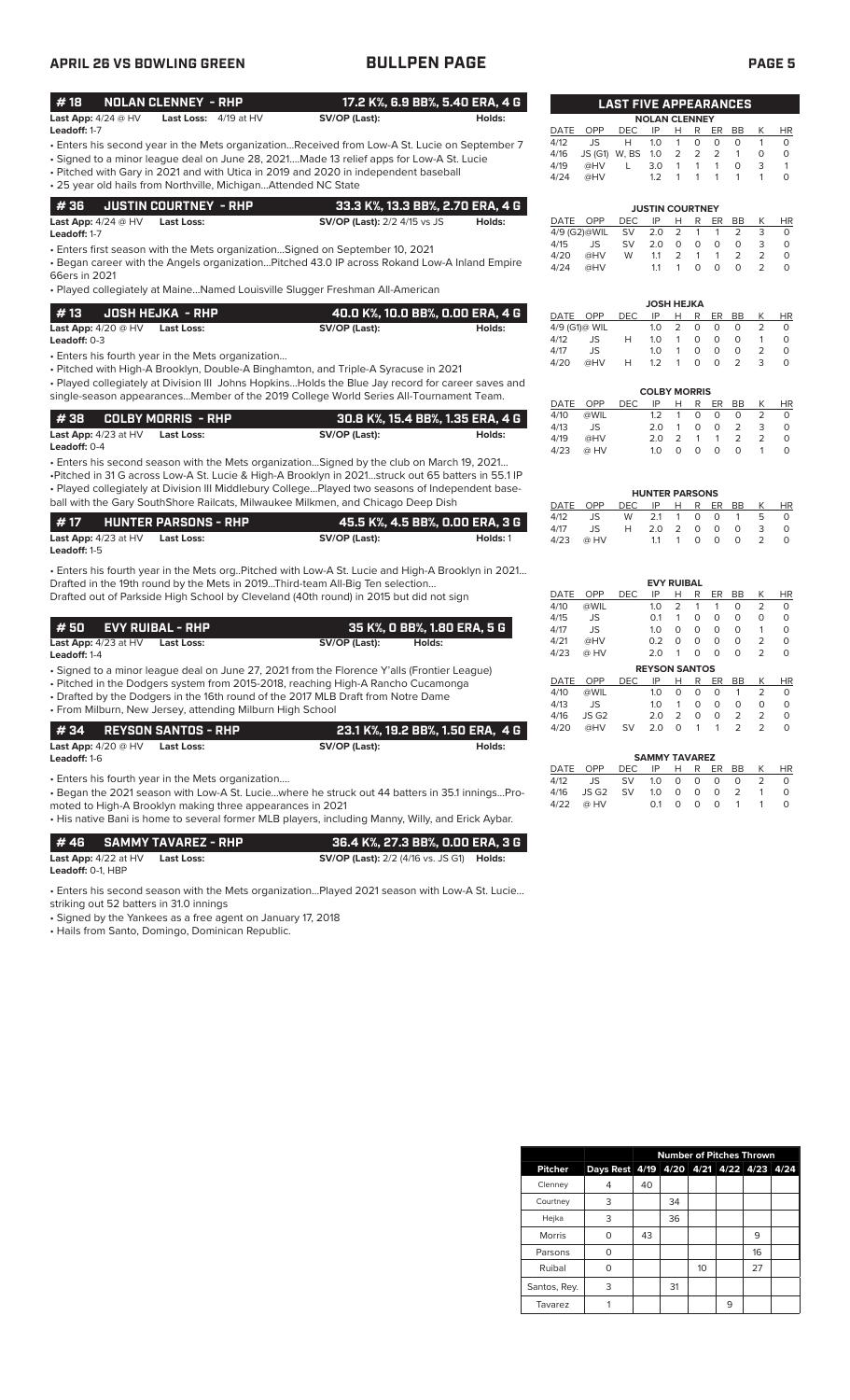# **APRIL 26 VS BOWLING GREEN HIGH/LOW & CHARTS PAGE 6**

| INDIVIDUAL BATTING HIGHS                                                   |
|----------------------------------------------------------------------------|
|                                                                            |
|                                                                            |
|                                                                            |
|                                                                            |
|                                                                            |
|                                                                            |
| Most Home Runs, Game1 (3x, Brandon McIlwain, 4/17 vs. Jersey Shore)        |
|                                                                            |
|                                                                            |
|                                                                            |
|                                                                            |
|                                                                            |
|                                                                            |
|                                                                            |
|                                                                            |
| Most Extra-Base Hits, Game 2 (2x, Rowdey Jordan, 4/22 at Hudson Valley)    |
|                                                                            |
| <b>TEAM BATTING HIGHS</b>                                                  |
|                                                                            |
|                                                                            |
|                                                                            |
|                                                                            |
|                                                                            |
|                                                                            |
|                                                                            |
|                                                                            |
|                                                                            |
| Home Runs, Consecutive Games2 games (4/16 vs. JS G2 -4/17 vs Jersey Shore) |
|                                                                            |
|                                                                            |
|                                                                            |
|                                                                            |
|                                                                            |
|                                                                            |
|                                                                            |
|                                                                            |
|                                                                            |
|                                                                            |
|                                                                            |

### **FIELDING**

Most Errors, Team, Game..................................................................2 (4/24 at Hudson Valley) . 1 (10x, Gaddis, Reyes 4/24 at Hudson Valley)<br>Game.............................. 3 (4/19 @ Hudson Vallev) Most Double Plays Turned, Nine-Inning Game............................ 3 (4/19 @ Hudson Valley) Consecutive Errorless Games, Team...

## **STARTERS BY POSITION**

**C-** O'Neill (5), Gaddis (4), Mena (5)

- **1B-** Schwartz (12), Saunders (2)
- **2B-** Young (3), Peroza (4), Reyes (2), Saunders (4)
- **3B-** Peroza (5), Gaddis (5), Saunders (2), Palmer (2)
- **SS-** Reyes (11), Young (2), Peroza (1)
- **LF-** Rudick (5), Jordan (5), Murphy (4)
- **CF-** Palmer (6), Jordan (5), Rudick (3)
- **RF-** McIlwain (9), Suozzi (5)

**DH-** Suozzi (3), Jordan (3), Schwartz (2), Rudick (2), Gaddis (1) Peroza (1), O'Neill (1), Palmer (1)

## **STARTERS BY BATTING ORDER**

**1st -** Jordan (11), Rudick (4)

- **2nd -** Reyes (12), Jordan (1), Peroza (1) Gaddis (1)
- **3rd** Schwartz (10), Young (5)
- **4th-** Peroza (7), McIlwain (5), Gaddis (2), Mena (1)
- **5th-** Schwartz (5), Gaddis (4), Suozzi (3), Peroza (2), McIlwain (1)
- **6th-** Palmer (7), Saunders (2), Mena (1), Peroza (2), O'Neill (1), McIlwain (1), Reyes (1)

**7th-** Palmer (3), Gaddis (2), McIlwain (2) Suozzi (2), Saunders (1), Rudick (2), Mena (1), Peroza (1), Reyes (1)

**8th-** Saunders (5), O'Neill (3), Suozzi (3), Gaddis (2), Rudick (1), McIlwain (1)

**9th-** Rudick (4), Murphy (3), Murphy (3), Jordan (2), Mena (2), O'Neill (2), Suozzi (1)

|             | <b>CATCHERS STEALING</b> |     |            |             | <b>MULTI-RUN INNINGS</b> |                |
|-------------|--------------------------|-----|------------|-------------|--------------------------|----------------|
| <b>Name</b> | СS                       | АТТ | <b>PCT</b> | <b>Runs</b> | Times                    | Last           |
| Gaddis      |                          | 16  | 6%         |             | 10                       | 2x, 4/22 at HV |
| Mena        |                          | 15  | 20%        |             |                          | 4/17 vs. JS    |
| O'Neill     |                          | 17  | 12%        |             |                          | $4/12$ vs JS   |

|                  |                   |   |   | 4 | G     | R | - 7 | я | 9 | $10+$ | <b>TOTALS</b> |
|------------------|-------------------|---|---|---|-------|---|-----|---|---|-------|---------------|
| <b>OPPONENTS</b> | $\blacksquare$ 10 | 6 | 5 |   | 9   2 | 6 | з   | 2 |   |       | 44            |
| <b>BKLYN</b>     | 5                 | 9 | ٠ | 4 | 9     | 9 | з   | o | ٠ |       | 46.           |

| INDIVIDUAL PITCHING HIGHS                                                    |  |
|------------------------------------------------------------------------------|--|
| Most Runs Allowed, Game 4 (2x, Junior Santos, 4/21 at Hudson Valley)         |  |
|                                                                              |  |
|                                                                              |  |
|                                                                              |  |
| Most Strikeouts, Game, Reliever 8 (2x, Oscar Rojas, 4/22 at Hudson Valley)   |  |
|                                                                              |  |
|                                                                              |  |
|                                                                              |  |
| Most Innings Pitched, Game5.0 (3x, Oscar Rojas, 4/22 at Hudson Valley)       |  |
| Most Innings Pitched, Reliever 5.0 (Oscar Rojas, 4/22 @ Hudson Valley)       |  |
|                                                                              |  |
| Most Consecutive Scoreless Inn., Reliever  5.2 (Hunter Parsons, 4/9-present) |  |

| <b>TEAM PITCHING HIGHS</b> |  |
|----------------------------|--|
|                            |  |
|                            |  |
|                            |  |
|                            |  |
|                            |  |
|                            |  |
|                            |  |
|                            |  |
|                            |  |
|                            |  |
|                            |  |
|                            |  |
|                            |  |
|                            |  |
|                            |  |
|                            |  |

|                             |         | <b>TEAM MISCELLANEOUS</b>                                                    |  |
|-----------------------------|---------|------------------------------------------------------------------------------|--|
|                             |         | Longest Game, Time, Nine-Inning Game 3:07 (4/22 at Hudson Valley)            |  |
|                             |         |                                                                              |  |
|                             |         | Shortest Game, Time Nine-Inning Game.  2:17 (4/23 at Hudson Valley)          |  |
|                             |         |                                                                              |  |
|                             |         |                                                                              |  |
|                             |         |                                                                              |  |
|                             |         |                                                                              |  |
|                             |         |                                                                              |  |
|                             |         | Coldest Gametime Temp. 47 degrees (2x, 4/19 @ Hudson Valley, Wilmington 4/8) |  |
|                             |         |                                                                              |  |
|                             |         |                                                                              |  |
|                             |         |                                                                              |  |
|                             |         |                                                                              |  |
| <b>OUTFIELD ASSISTS [O]</b> |         | RECORD BREAKDOWN                                                             |  |
| <b>NAME</b><br><b>TOTAL</b> | (LAST)  |                                                                              |  |
|                             |         |                                                                              |  |
|                             |         |                                                                              |  |
|                             |         |                                                                              |  |
|                             |         |                                                                              |  |
|                             |         |                                                                              |  |
|                             |         |                                                                              |  |
|                             |         |                                                                              |  |
|                             |         |                                                                              |  |
|                             |         |                                                                              |  |
|                             |         |                                                                              |  |
| UNIFORM RECORDS             |         |                                                                              |  |
| <b>Home White</b>           | $3-1$   |                                                                              |  |
|                             |         |                                                                              |  |
| <b>Road Gray</b>            | $3-5$   |                                                                              |  |
|                             |         |                                                                              |  |
| <b>White Throwback</b>      | $1 - 0$ |                                                                              |  |
| <b>Los Jefes</b>            | $1 - 0$ |                                                                              |  |
|                             |         |                                                                              |  |
|                             |         |                                                                              |  |
|                             |         |                                                                              |  |
|                             |         |                                                                              |  |
|                             |         | Opponent Hits More HRs1-1                                                    |  |
|                             |         |                                                                              |  |
|                             |         |                                                                              |  |
|                             |         |                                                                              |  |
|                             |         |                                                                              |  |
|                             |         |                                                                              |  |
|                             |         |                                                                              |  |
|                             |         |                                                                              |  |
|                             |         |                                                                              |  |
|                             |         | Opponent Scores First 2-5                                                    |  |
|                             |         |                                                                              |  |
|                             |         |                                                                              |  |
|                             |         |                                                                              |  |
|                             |         |                                                                              |  |
|                             |         |                                                                              |  |
|                             |         |                                                                              |  |
|                             |         |                                                                              |  |
|                             |         |                                                                              |  |
|                             |         |                                                                              |  |

|                                 | <b>EJECTIONS</b> |                           |
|---------------------------------|------------------|---------------------------|
| Name                            | <b>Umpire</b>    | Date                      |
| M. Vogel-Freeman<br>Luis Rivera | Clark<br>Clark   | 4/19 at HV<br>$4/23$ @ HV |

Г

### **MISC. WINS**

Come from Behind Wins 3 (4/16 vs JS G1) Wins in Last At-Bat...........1 (4/16 vs. JS G1) Walk-off Wins

Series Sweeps ................................................. Errorless.......................................................2-2 Extra Innings ..................................................... vs. LHP Starters..........................................0-3

vs. RHP Starters ...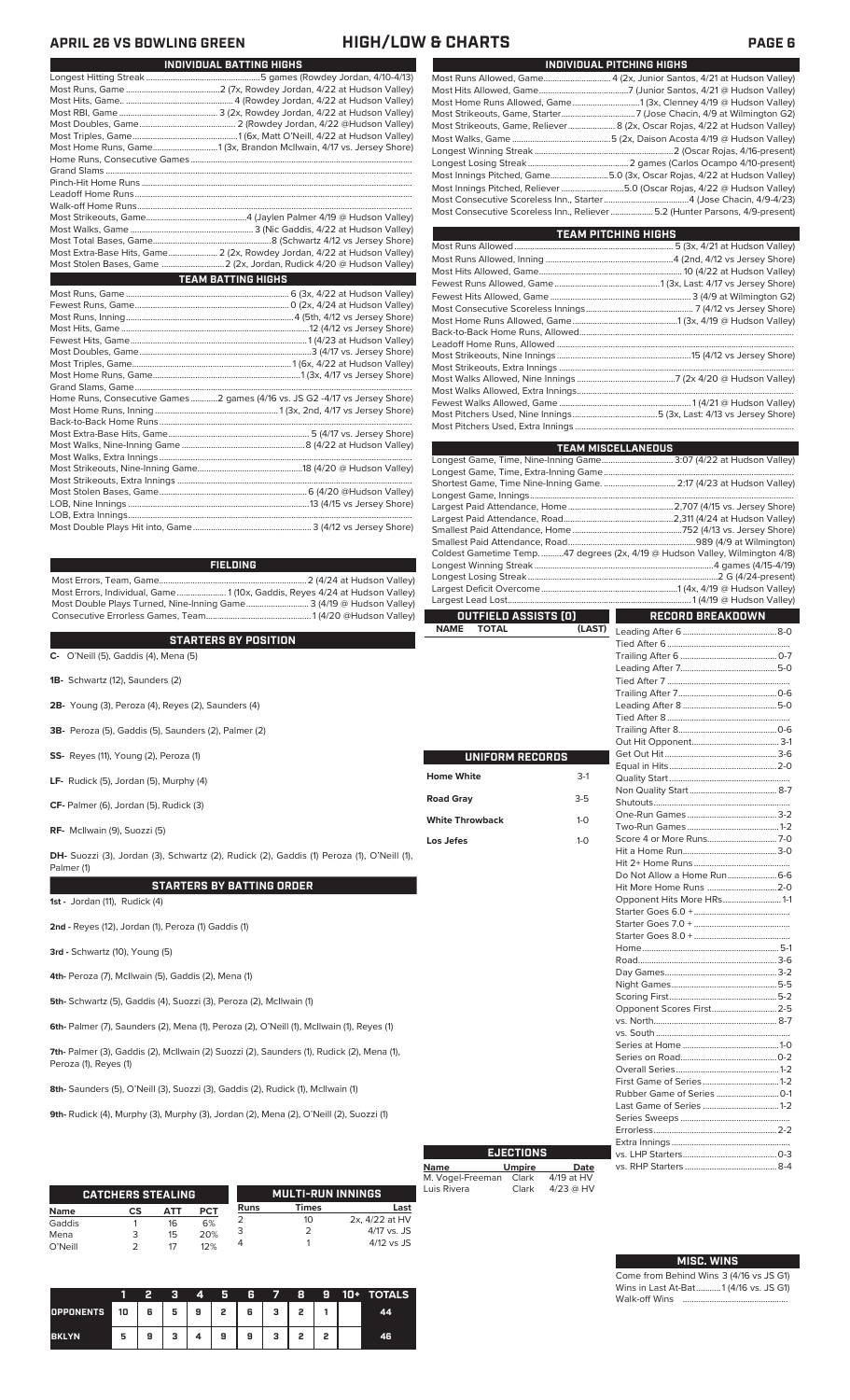|                      |                     | <b>APRIL 26 VS BOWLING GREEN</b>                                     |                                           |                             |                           |                                                                                             |                            | <b>GAME-BY-GAME RESULTS</b>                                             |                                                                 |                                                |                      | <b>PAGE 7</b>           |
|----------------------|---------------------|----------------------------------------------------------------------|-------------------------------------------|-----------------------------|---------------------------|---------------------------------------------------------------------------------------------|----------------------------|-------------------------------------------------------------------------|-----------------------------------------------------------------|------------------------------------------------|----------------------|-------------------------|
| <b>DATE</b>          | GM#                 | <b>OPPONENT</b>                                                      | W-L/TIME SCORE                            |                             | <b>RECORD</b>             | <b>POSITION</b>                                                                             | GA/GB                      | <b>WINNING PITCHER</b>                                                  | <b>LOSING PITCHER</b>                                           | <b>SAVE</b>                                    | <b>TIME</b>          | <b>ATTENDANCE</b>       |
| 4/8<br>4/9           | $\mathbf{1}$<br>2   | at Wilmington<br>at Wilmington<br>at Wilmington                      | L<br>W                                    | $5-1(7)$<br>$2-1(7)$        | $O-1$<br>$1 - 1$          | PPD (Wet Grounds; doubleheader scheduled for 4/9)<br>T <sub>2</sub> nd<br>T <sub>2</sub> nd | $-0.5$<br>$-1.0$           | Lucas Knowles (1-0)<br>David Griffin (1-0)                              | Junior Santos (0-2)<br>Michael Cuevas (0-1)                     | Justin Courtney (1)                            | 1:51<br>1:59         | 989                     |
| 4/10<br>4/11         | 3                   | at Wilmington                                                        | L                                         | $4-1$                       | $1 - 2$                   | 4th                                                                                         | $-2.0$                     | Carlos Romero (1-0)<br>OFF DAY                                          | Carlos Ocampo (0-1)                                             |                                                | 2:47                 | 966                     |
| 4/12<br>4/13<br>4/14 | 4<br>5              | <b>Jersey Shore</b><br><b>Jersey Shore</b><br>vs. Jersey Shore       | W<br>L                                    | $5 - 2$<br>$4 - 3$          | $2 - 2$<br>$2 - 3$        | T3rd<br>T4th<br>PPD (rain; doubleheader scheduled for 4/16)                                 | $-2.0$<br>$-2.0$           | Hunter Parsons (1-0)<br>Dominic Pipkin (1-0)                            | JP Woodward (0-1)<br>Daison Acosta (0-1)                        | <b>Sammy Tavares (1)</b><br>Jason Ruffcorn (1) | 2:44<br>3:01         | 2,041<br>752            |
| 4/15<br>4/16         | 6<br>$\overline{7}$ | <b>Jersey Shore</b><br><b>Jersey Shore</b>                           | w<br>W                                    | 4-1<br>$4-3(7)$             | $3 - 3$<br>$4-3$          | 4th<br>3rd                                                                                  | $-1.5$<br>$-1.0$           | Jesus Vargas (1-0)<br>Nolan Clenney (1-0)                               | Matt Russell (0-1)<br>Andrew Schultz (0-2)                      | Justin Courtney (2)<br>Sammy Tavarez (2)       | 2:31<br>1:57         | 2,707                   |
| 4/17                 | 8<br>9              | <b>Jersey Shore</b><br><b>Jersey Shore</b>                           | W<br>W                                    | $6-1$<br>$6 - 1$            | $5-3$<br>$6 - 3$          | 2nd<br>T1st                                                                                 | $-1.0$<br>$+1.0$           | Oscar Rojas (1-0)<br><b>Garrison Bryant (1-0)</b>                       | Mick Abel (0-2)<br>Christian McGowan (0-1)                      |                                                | 1:50<br>2:38         | 1,777<br>1,400          |
| 4/18<br>4/19         | 10                  | at Hudson Valley                                                     | L                                         | $5-3$                       | $6 - 4$                   | 2nd                                                                                         | $-1.0$                     | OFF DAY<br>Edgar Barclay (2-1)                                          | Nolan Clenney (1-1)                                             | Carson Coleman (1)                             | 2:31                 | 2,027                   |
| 4/20<br>4/21<br>4/22 | 11<br>12<br>13      | at Hudson Valley<br>at Hudson Valley<br>at Hudson Valley             | W<br>L<br>W                               | $4 - 3$<br>$5-1$<br>$6 - 4$ | $7-4$<br>$7-5$<br>$8 - 5$ | 2 <sub>nd</sub><br>2 <sub>nd</sub><br>2 <sub>nd</sub>                                       | $-1.0$<br>$-2.0$<br>$-2.0$ | <b>Justin Courtney (1-)</b><br>Junior Santos (0-2)<br>Oscar Rojas (2-0) | Nelson Alvarez (0-1)<br>Will Warren (1-1)<br>Blas Castano (0-2) | <b>Reyson Santos (1)</b>                       | 3:03<br>2:20<br>3:07 | 1,553<br>1,270<br>2,007 |
| 4/23<br>4/24         | 14<br>15            | at Hudson Valley<br>at Hudson Valley                                 | L<br>L                                    | $2 - 0$<br>$3-0$            | $8-6$<br>$8 - 7$          | T2nd<br>T2nd                                                                                | $-2.0$<br>$-2.0$           | Tanner Myatt (1-0)<br>Rodney Hutchison (1-0)                            | Carlos Ocampo (0-2)<br>Daison Acosta (0-2)                      | Coleman (2)<br>Mauricio (1)                    | 2:17<br>2:35         | 2,121<br>2.311          |
| 4/25<br>4/26<br>4/27 | 16<br>17            | <b>Bowling Green</b><br><b>Bowling Green</b>                         | 7:00 p.m.<br>7:00 p.m.                    |                             |                           |                                                                                             |                            | OFF DAY                                                                 |                                                                 |                                                |                      |                         |
| 4/28<br>4/29         | 18<br>19            | <b>Bowling Green</b><br><b>Bowling Green</b>                         | 7:00 p.m.<br>7:00 p.m.                    |                             |                           |                                                                                             |                            |                                                                         |                                                                 |                                                |                      |                         |
| 4/30                 | 20                  | <b>Bowling Green</b>                                                 | 2:00 p.m.                                 |                             |                           |                                                                                             |                            | <b>APRIL [8-7]</b>                                                      |                                                                 |                                                |                      |                         |
| 5/1<br>5/2<br>5/3    | 21<br>22            | <b>Bowling Green</b><br>at Aberdeen                                  | 2:00 p.m.<br>7:05 p.m.                    |                             |                           |                                                                                             |                            | OFF DAY                                                                 |                                                                 |                                                |                      |                         |
| 5/4<br>5/5           | 23<br>24            | at Aberdeen<br>at Aberdeen                                           | 7:05 p.m.<br>7:05 p.m.                    |                             |                           |                                                                                             |                            |                                                                         |                                                                 |                                                |                      |                         |
| 5/6<br>5/7<br>5/8    | 25<br>26            | at Aberdeen<br>at Aberdeen                                           | 7:05 p.m.<br>6:05 p.m.                    |                             |                           |                                                                                             |                            |                                                                         |                                                                 |                                                |                      |                         |
| 5/9<br>5/10          | 27<br>28            | at Aberdeen<br>Wilmington                                            | 2:05 p.m.<br>7:00 p.m.                    |                             |                           |                                                                                             |                            | OFF DAY                                                                 |                                                                 |                                                |                      |                         |
| 5/11<br>5/12         | 29<br>30            | Wilmington<br>Wilmington                                             | 7:00 p.m.<br>7:00 p.m.                    |                             |                           |                                                                                             |                            |                                                                         |                                                                 |                                                |                      |                         |
| 5/13<br>5/14<br>5/15 | 31<br>32<br>33      | Wilmington<br>Wilmington<br>Wilmington                               | 7:00 p.m.<br>6:00 p.m.<br>2:00 p.m.       |                             |                           |                                                                                             |                            |                                                                         |                                                                 |                                                |                      |                         |
| 5/16<br>5/17         | 34                  | <b>Hudson Valley</b>                                                 | 7:00 p.m.                                 |                             |                           |                                                                                             |                            | OFF DAY                                                                 |                                                                 |                                                |                      |                         |
| 5/18<br>5/19         | 35<br>36            | <b>Hudson Valley</b><br><b>Hudson Valley</b>                         | 12:00 p.m.<br>7:00 p.m.                   |                             |                           |                                                                                             |                            |                                                                         |                                                                 |                                                |                      |                         |
| 5/20<br>5/21<br>5/22 | 37<br>38<br>39      | <b>Hudson Valley</b><br><b>Hudson Valley</b><br><b>Hudson Valley</b> | 7:00 p.m.<br>6:00 p.m.<br>2:00 p.m.       |                             |                           |                                                                                             |                            |                                                                         |                                                                 |                                                |                      |                         |
| 5/23<br>5/24         | 40                  | at Bowling Green 6:35 p.m.*                                          |                                           | (CT)                        |                           |                                                                                             |                            | OFF DAY                                                                 |                                                                 |                                                |                      |                         |
| 5/25<br>5/26         | 41<br>42            | at Bowling Green 6:35 p.m.*<br>at Bowling Green 6:35 p.m.*           |                                           | (CT)<br>(CT)                |                           |                                                                                             |                            |                                                                         |                                                                 |                                                |                      |                         |
| 5/27<br>5/28<br>5/29 | 43<br>44<br>45      | at Bowling Green<br>at Bowling Green<br>at Bowling Green             | 6:35 p.m.*<br>6:35 p.m.*<br>1:05 p.m. $*$ | (CT)<br>(CT)<br>(CT)        |                           |                                                                                             |                            |                                                                         |                                                                 |                                                |                      |                         |
| 5/30<br>5/31         | 46                  | at Jersey Shore                                                      | 7:05 p.m.                                 |                             |                           |                                                                                             |                            | OFF DAY                                                                 |                                                                 |                                                |                      |                         |
| 6/1<br>6/2           | 47<br>48            | at Jersey Shore<br>at Jersey Shore                                   | 7:05 p.m.                                 |                             |                           |                                                                                             |                            | <b>MAY (0-0)</b>                                                        |                                                                 |                                                |                      |                         |
| 6/3<br>6/4           | 49<br>50            | at Jersey Shore<br>at Jersey Shore                                   | 7:05 p.m.<br>7:05 p.m.<br>7:05 p.m.       |                             |                           |                                                                                             |                            |                                                                         |                                                                 |                                                |                      |                         |
| 6/5<br>6/6           | 51                  | at Jersey Shore                                                      | 1:05 p.m.                                 |                             |                           |                                                                                             |                            | OFF DAY                                                                 |                                                                 |                                                |                      |                         |
| 6/7<br>6/8<br>6/9    | 52<br>53<br>54      | Aberdeen<br>Aberdeen<br>Aberdeen                                     | 7:00 p.m.<br>7:00 p.m.<br>7:00 p.m.       |                             |                           |                                                                                             |                            |                                                                         |                                                                 |                                                |                      |                         |
| 6/10<br>6/11         | 55<br>56            | Aberdeen<br>Aberdeen                                                 | 7:00 p.m.<br>6:00 p.m.                    |                             |                           |                                                                                             |                            |                                                                         |                                                                 |                                                |                      |                         |
| 6/12<br>6/13<br>6/14 | 57<br>58            | Aberdeen                                                             | 2:00 p.m.                                 |                             |                           |                                                                                             |                            | OFF DAY                                                                 |                                                                 |                                                |                      |                         |
| 6/15<br>6/16         | 59<br>60            | at Wilmington<br>at Wilmington<br>at Wilmington                      | 6:35 p.m.<br>6:35 p.m.<br>6:35 p.m.       |                             |                           |                                                                                             |                            |                                                                         |                                                                 |                                                |                      |                         |
| 6/17<br>6/18         | 61<br>62            | at Wilmington<br>at Wilmington                                       | 6:35 p.m.<br>6:35 p.m.                    |                             |                           |                                                                                             |                            |                                                                         |                                                                 |                                                |                      |                         |
| 6/19<br>6/20<br>6/21 | 63<br>64            | at Wilmington<br><b>Jersey Shore</b>                                 | $1:05$ p.m.<br>7:00 p.m.                  |                             |                           |                                                                                             |                            | OFF DAY                                                                 |                                                                 |                                                |                      |                         |
| 6/22<br>6/23         | 65<br>66            | <b>Jersey Shore</b><br><b>Jersey Shore</b>                           | 7:00 p.m.<br>7:00 p.m.                    |                             |                           |                                                                                             |                            |                                                                         |                                                                 |                                                |                      |                         |
| 6/24<br>6/25         | 67<br>68            | <b>Jersey Shore</b><br><b>Jersey Shore</b>                           | 7:00 p.m.<br>6:00 p.m.                    |                             |                           |                                                                                             |                            |                                                                         |                                                                 |                                                |                      |                         |
| 6/26<br>6/27<br>6/28 | 69<br>70            | <b>Jersey Shore</b><br>at Hudson Valley                              | 2:00 p.m.<br>7:05 p.m.                    |                             |                           |                                                                                             |                            | OFF DAY                                                                 |                                                                 |                                                |                      |                         |
| 6/29<br>6/30         | 71<br>72            | at Hudson Valley<br>at Hudson Valley                                 | 7:05 p.m.<br>7:05 p.m.                    |                             |                           |                                                                                             |                            |                                                                         |                                                                 |                                                |                      |                         |
| 7/1<br>7/2           | 73<br>74            | at Hudson Valley<br>at Hudson Valley                                 | 7:05 p.m.<br>6:05 p.m.                    |                             |                           |                                                                                             |                            | <b>JUNE (0-0)</b>                                                       |                                                                 |                                                |                      |                         |
| 7/3<br>7/4           | 75<br>76            | at Hudson Valley<br>Aberdeen                                         | 6:05 p.m.<br>6:30 p.m.                    |                             |                           |                                                                                             |                            |                                                                         |                                                                 |                                                |                      |                         |
| 7/5<br>7/6<br>7/7    | 78<br>79            | Aberdeen<br>Aberdeen                                                 | 7:00 p.m.<br>7:00 p.m.                    |                             |                           |                                                                                             |                            | OFF DAY                                                                 |                                                                 |                                                |                      |                         |
| 7/8<br>7/9           | 80<br>81            | Aberdeen<br>Aberdeen                                                 | 7:00 p.m.<br>6:00 p.m.                    |                             |                           |                                                                                             |                            |                                                                         |                                                                 |                                                |                      |                         |
| 7/10<br>7/11         | 82                  | Aberdeen                                                             | 2:00 p.m.                                 |                             |                           |                                                                                             |                            | OFF DAY                                                                 |                                                                 |                                                |                      |                         |
| 7/12<br>7/13<br>7/14 | 83<br>84<br>85      | Greensboro<br>Greensboro<br>Greensboro                               | 7:00 p.m.<br>12:00 p.m.<br>7:00 p.m.      |                             |                           |                                                                                             |                            |                                                                         |                                                                 |                                                |                      |                         |
| 7/15<br>7/16         | 86<br>87            | Greensboro<br>Greensboro                                             | 7:00 p.m.<br>6:00 p.m.                    |                             |                           |                                                                                             |                            |                                                                         |                                                                 |                                                |                      |                         |
| 7/17<br>7/18<br>7/19 | 88                  | Greensboro                                                           | 2:00 p.m.                                 |                             |                           |                                                                                             |                            |                                                                         |                                                                 |                                                |                      |                         |
| 7/20<br>7/21         |                     |                                                                      |                                           |                             |                           |                                                                                             |                            | LEAGUE-WIDE BREAK                                                       |                                                                 |                                                |                      |                         |
| 7/22<br>7/23         | 89<br>90            | at Jersey Shore<br>at Jersey Shore                                   | 7:05 p.m.<br>7:05 p.m.                    |                             |                           |                                                                                             |                            |                                                                         |                                                                 |                                                |                      |                         |
| 7/24<br>7/25<br>7/26 | 91<br>92            | at Jersey Shore<br>at Hudson Valley                                  | $1:05$ p.m.<br>7:05 p.m.                  |                             |                           |                                                                                             |                            | OFF DAY                                                                 |                                                                 |                                                |                      |                         |
| 7/27<br>7/28         | 93<br>94            | at Hudson Valley<br>at Hudson Valley                                 | 7:05 p.m.<br>7:05 p.m.                    |                             |                           |                                                                                             |                            |                                                                         |                                                                 |                                                |                      |                         |
| 7/29<br>7/30<br>7/31 | 95<br>96<br>97      | at Hudson Valley<br>at Hudson Valley                                 | 7:05 p.m.<br>6:05 p.m.<br>2:05 p.m.       |                             |                           |                                                                                             |                            |                                                                         |                                                                 |                                                |                      |                         |
| 8/1                  |                     | at Hudson Valley                                                     |                                           |                             |                           |                                                                                             |                            | JULY (0-0)<br>OFF DAY                                                   |                                                                 |                                                |                      |                         |
| 8/2<br>8/3           | 98<br>99            | <b>Winston-Salem</b><br><b>Winston-Salem</b>                         | 7:00 p.m.<br>12:00 p.m.                   |                             |                           |                                                                                             |                            |                                                                         |                                                                 |                                                |                      |                         |
| 8/4<br>8/5<br>8/6    | 100<br>101<br>102   | <b>Winston-Salem</b><br><b>Winston-Salem</b><br><b>Winston-Salem</b> | 7:00 p.m.<br>7:00 p.m.<br>6:00 p.m.       |                             |                           |                                                                                             |                            |                                                                         |                                                                 |                                                |                      |                         |
| 8/7<br>8/8           | 103                 | <b>Winston-Salem</b>                                                 | 2:00 p.m.                                 |                             |                           |                                                                                             |                            | OFF DAY                                                                 |                                                                 |                                                |                      |                         |
| 8/9<br>8/10<br>8/11  | 104<br>105          | at Wilmington<br>at Wilmington<br>at Wilmington                      | 6:35 p.m.<br>6:35 p.m.                    |                             |                           |                                                                                             |                            |                                                                         |                                                                 |                                                |                      |                         |
| 8/12<br>8/13         | 106<br>107<br>108   | at Wilmington<br>at Wilmington                                       | 6:35 p.m.<br>6:35 p.m.<br>6:35 p.m.       |                             |                           |                                                                                             |                            |                                                                         |                                                                 |                                                |                      |                         |
| 8/14<br>8/15         | 109                 | at Wilmington                                                        | 1:05 p.m.                                 |                             |                           |                                                                                             |                            | OFF DAY                                                                 |                                                                 |                                                |                      |                         |
| 8/16<br>8/17<br>8/18 | 110<br>111<br>112   | <b>Hudson Valley</b><br><b>Hudson Valley</b><br><b>Hudson Valley</b> | 7:00 p.m.<br>7:00 p.m.<br>7:00 p.m.       |                             |                           |                                                                                             |                            |                                                                         |                                                                 |                                                |                      |                         |
| 8/19<br>8/20         | 113<br>114          | <b>Hudson Valley</b><br><b>Hudson Valley</b>                         | 7:00 p.m.<br>6:00 p.m.                    |                             |                           |                                                                                             |                            |                                                                         |                                                                 |                                                |                      |                         |
| 8/21<br>8/22         | 115                 | <b>Hudson Valley</b>                                                 | 2:00 p.m.                                 |                             |                           |                                                                                             |                            | OFF DAY                                                                 |                                                                 |                                                |                      |                         |